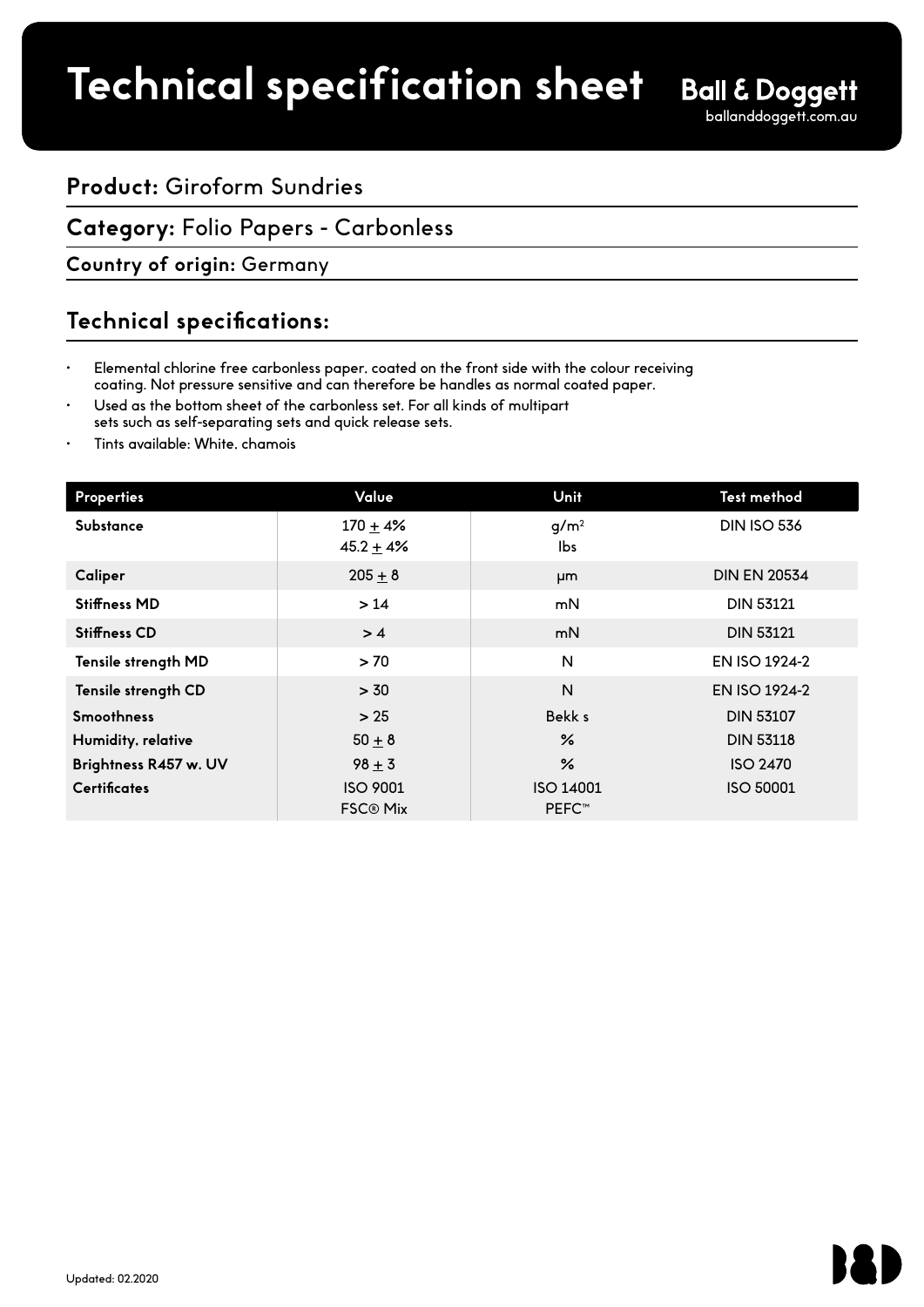**Product spec sheet Technical specification sheet**

# **Material Safety Data Sheet**

**according to regulations (EC) No. 1907/2006 & 1272/2008**

# **Giroform Desensitizing Ink**

publish date: 16.02.2016 Version 1.0 version 2.0 revision date: -

\_\_\_\_\_\_\_\_\_\_\_\_\_\_\_\_\_\_\_\_\_\_\_\_\_\_\_\_\_\_\_\_\_\_\_\_\_\_\_\_\_\_\_\_\_\_\_\_\_\_\_\_\_\_\_\_\_\_\_\_\_\_\_\_\_\_\_\_\_\_\_\_\_\_

printing date: 01.03.2017

# **1. Identification of the product and company**

# **1.1 Product identifier**

Giroform Desensitizing Ink

# **1.2 Relevant identified uses of the substance or mixture and uses advised against**

**Application of the substance / the preparation:** Desensitizing Ink for offset printing. **Uses advised against:** Uses other than those identified are not recommended.

# **1.3 Details of the supplier of the safety data sheet**

**Manufacturer / supplier** Mitsubishi HiTec Paper Europe GmbH Niedernholz 23 33699 Bielefeld Germany Phone: +49 521 2091 0 (24 h) Fax: +49 521 2091 411 E-mail: info@mitsubishi-paper.com

# **1.4 Emergency telephone number**

Phone: +49 761 19240 (poison information centre Freiburg, Germany) Phone: +43 1 406 43 43 (poison information centre Austria)

# **2. Hazards identification**

# **2.1 Classification of the substance or mixture**

**Classification according to regulation (EC) No. 1272/2008**

Not classified as dangerous.

# **Classification according to directive 67/548/EEC or directive 1999/45/EC**

Not classified as dangerous.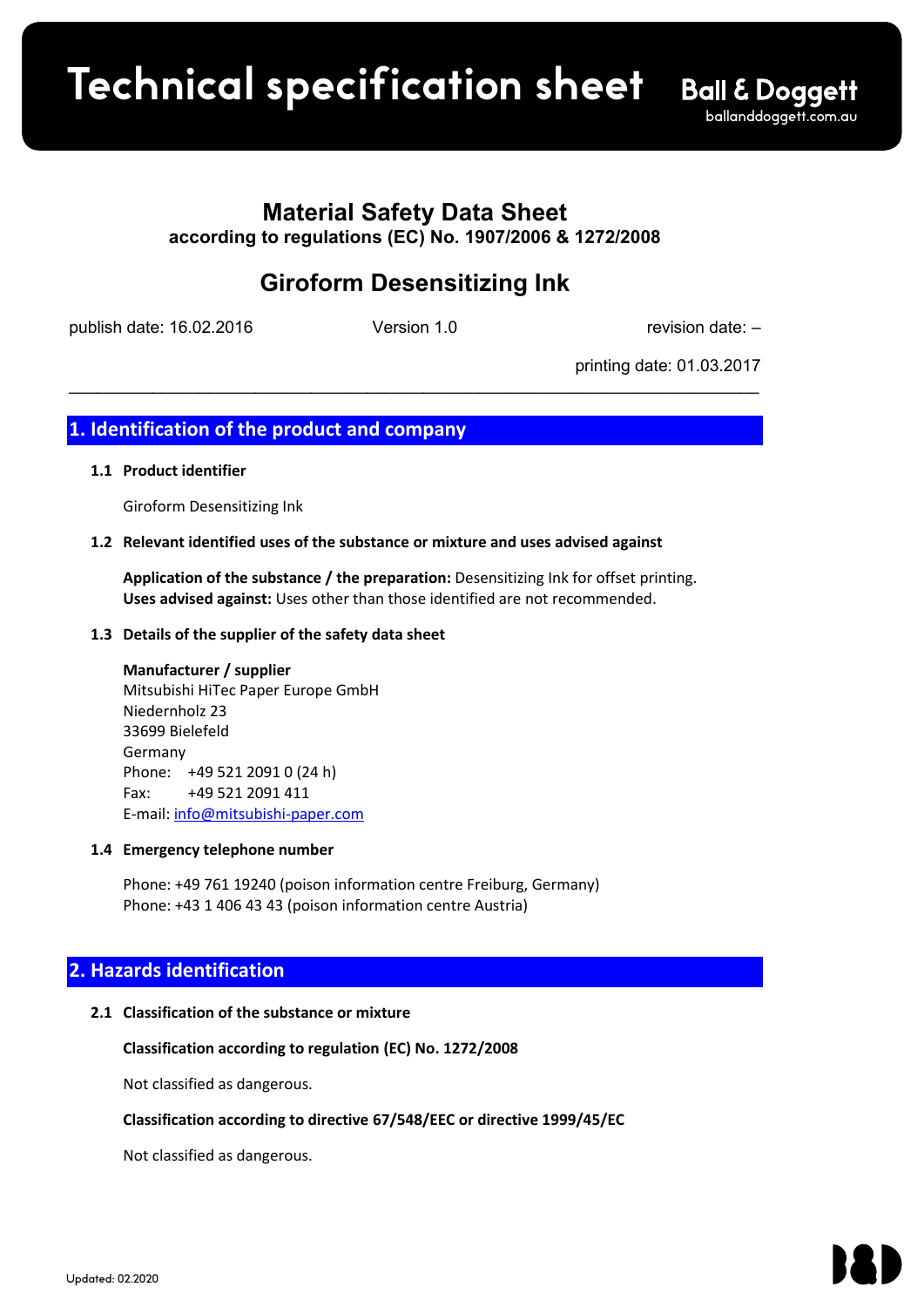$\mathcal{L}_\mathcal{L} = \mathcal{L}_\mathcal{L} - \mathcal{L}_\mathcal{L}$ 

#### **2.2 Label elements**

This product does not require labeling.

#### **2.3 Other Hazards**

No information available.

# **Results of PBT and vPvB assessment**

**PBT:** not applicable

**vPvB:** not applicable

# **3. Composition/information on ingredients**

#### **3.1 Substances**

Not applicable

# **3.2 Mixtures**

**Hazardous components**

void

# **4. First aid measures**

# **4.1 Description of first aid measures**

#### **General advice**

No special measures required. In all cases of doubt, or when symptoms persist, seek medical advice. Never give anything by mouth to an unconscious person.

# **After inhalation**

No adverse effects anticipated by this route of exposure. Otherwise: move person to fresh air.

#### **After skin contact**

Do not use solvents or thinners. Take off contaminated clothing. Wash skin with soap and plenty of water. Apply skin lotion or lanolin cream after washing.

#### **After eye contact**

Remove contact lenses, if present. Hold eyes open and rinse slowly and gently with water for at least 15 minutes. If symptoms persist, consult an ophthalmologist.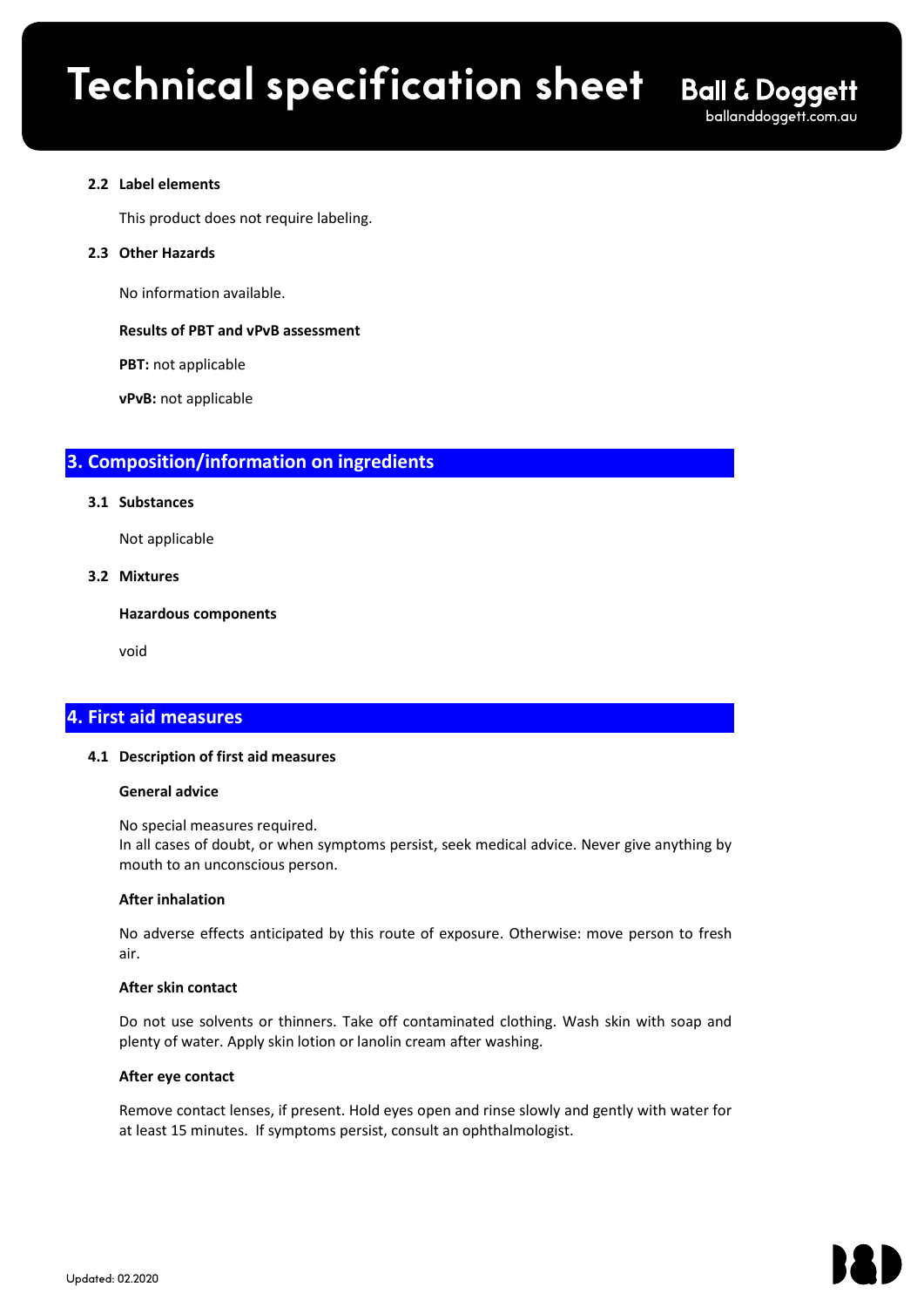# **Technical specification sheet** Ball Material Safety Data Sheet according to regulations (EC) No. 1907/2006 & 1272/2008

# **After swallowing**

Keep the affected person calm. Do not induce vomiting, seek medical attention immediately.

 $\mathcal{L}_\mathcal{L} = \mathcal{L}_\mathcal{L} - \mathcal{L}_\mathcal{L}$ 

# **4.2 Most important symptoms and effects, both acute and delayed**

No further relevant information available.

#### **4.3 Indication of any immediate medical attention and special treatment needed**

No further relevant information available.

# **5. Firefighting measures**

#### **5.1 Extinguishing media**

#### **Suitable extinguishing agents**

CO<sub>2</sub>, extinguishing powder or water spray. Fight larger fires with water spray or alcohol resistant foam.

#### **For safety reasons unsuitable extinguishing agents**

Water with full jet.

#### **5.2 Special hazards arising from the substance or mixture**

In case of fire, formation of toxic gases/vapors is possible.

#### **5.3 Advice for firefighters**

# **Special protective equipment for firefighters**

Fire-fighters should wear appropriate protective equipment and self**-**contained breathing apparatus.

#### **Additional information**

Fight fire with normal precautions from a reasonable distance and take into account other materials. Keep adjacent containers cool by spraying with water. Collect contaminated firefighting water separately. It must not enter drains. Dispose of fire debris and contaminated firefighting water in accordance with official regulations.

# **6. Accidental release measures**

#### **6.1 Personal precautions, protective equipment and emergency procedures**

Keep unnecessary and unprotected personnel away. Wear appropriate protective equipment and clothing during clean-up. Do not touch damaged containers or spilled material unless wearing appropriate protective clothing. Avoid contact with eyes, skin and clothing. Ensure adequate ventilation.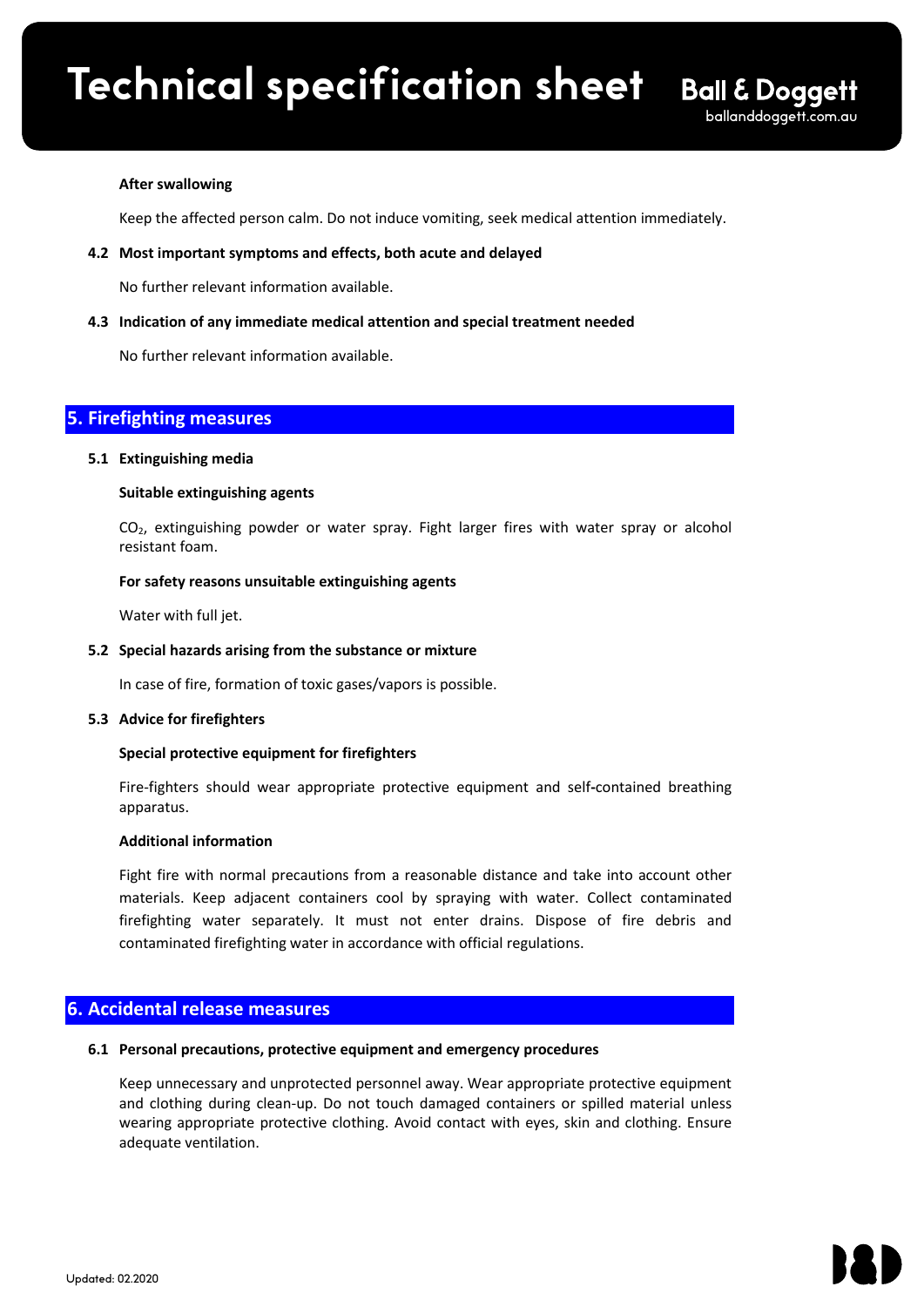#### **6.2 Environmental precautions**

Stop leak if safe to do so. Avoid release to the environment. Avoid discharge into drains, water courses or onto the ground. Inform respective authorities in case of seepage into water course or sewage system.

 $\mathcal{L}_\mathcal{L} = \mathcal{L}_\mathcal{L} - \mathcal{L}_\mathcal{L}$ 

#### **6.3 Methods and material for containment and cleaning up.**

Approach suspected leak areas with caution. If possible, stop flow of product. Take measures to prevent spreading of product. Dike the spilled material, where this is possible. Use a noncombustible material like vermiculite, sand or earth to soak up the product. Place the absorbed materials into appropriate container for later disposal. Disposal must be made according to official regulations. Wash up traces preferably with a water or detergent. Do not use solvents, if possible.

# **6.4 Reference to other sections**

See Section 5 for firefighting information. See Section 7 for information on safe handling. See Section 8 for information on personal protection equipment. See Section 13 for information on disposal.

# **7. Handling and storage**

#### **7.1 Protection for safe handling**

Handle and open container with care. Handle all packages and containers carefully to minimize spills. Avoid splashing and spilling. Keep container closed when not in use. Avoid contact with eyes. Avoid prolonged contact with skin. Take off contaminated clothing and wash it before re-use.

Normal precautions taken when handling chemicals should be observed. Do not eat, drink or smoke when using this product. Wash hands before breaks and at the end of work. Preventive skin protection recommended. Remove contaminated clothing and protective equipment before entering eating areas.

#### **7.2 Conditions for safe storage, including any incompatibilities**

Store tightly closed container in a dry and well-ventilated place protected from frost and high temperatures. Recommended storage temperature:  $10 - 30$  °C. Only use containers specially approved for the substance/product. Protect from heat and direct sunlight. Keep away from food and drugs.

# **7.3 Specific end use(s)**

The identified uses for this product are detailed in Section 1.2.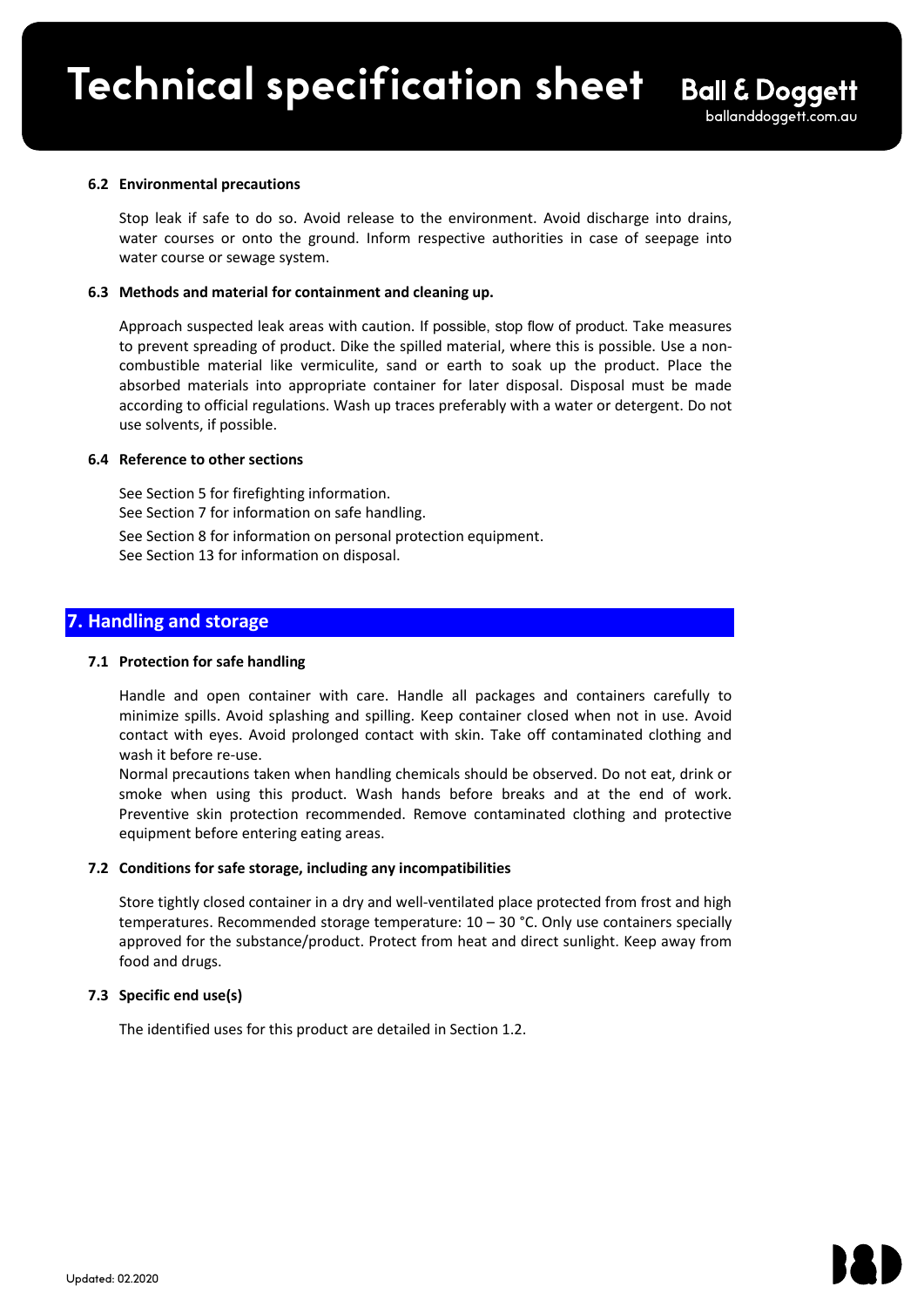$\mathcal{L}_\mathcal{L} = \mathcal{L}_\mathcal{L} - \mathcal{L}_\mathcal{L}$ 

# **8. Exposure controls/personal protection**

# **8.1 Control parameters**

# **Components with critical values that require monitoring at the workplace**

The product does not contain any relevant quantities of materials with critical values that have to be monitored at the workplace.

# **8.2 Exposure controls**

# **Additional notes concerning the design of technical installations**

No further data; see chapter 7.

# **Personal protective equipment**

# **General protective and hygienic measures**

The usual precautionary measures for handling chemicals should be followed. Technical measures and the application of suitable work processes have priority over personal protection equipment. Personal protection equipment should be chosen according to the CEN standards and in discussion with the supplier of the personal protective equipment. Do not eat, drink or smoke when using this product. Wash hands during breaks and at the end of the work. Remove contaminated clothing and protective equipment before entering eating areas.

# **Breathing equipment**

Respiratory protection is not typically required under normal conditions of use and correctly handling operations.

# **Protection of hands**

For direct skin contact, the use of impermeable gloves is recommended.

Glove material: The glove material has to be impermeable and resistant to the product. Nitrile rubber gloves with layer thickness 0.11 mm are recommended. The selection of the suitable gloves does not only depend on the material, but also on further marks of quality and varies from manufacturer to manufacturer.

Breakthrough time of glove material: The exact breakthrough time has to be found out by the manufacturer of the protective gloves and has to be observed. Check protective gloves prior to each use for their proper condition. Gloves should be removed and replaced immediately if there is any indication of degradation or chemical breakthrough. After use of gloves apply skin-cleaning agents and skin cosmetics.

# **Eye protection**

The wearing of safety eyeglasses is recommended.

# **Body protection**

The wearing of protective clothing is recommended.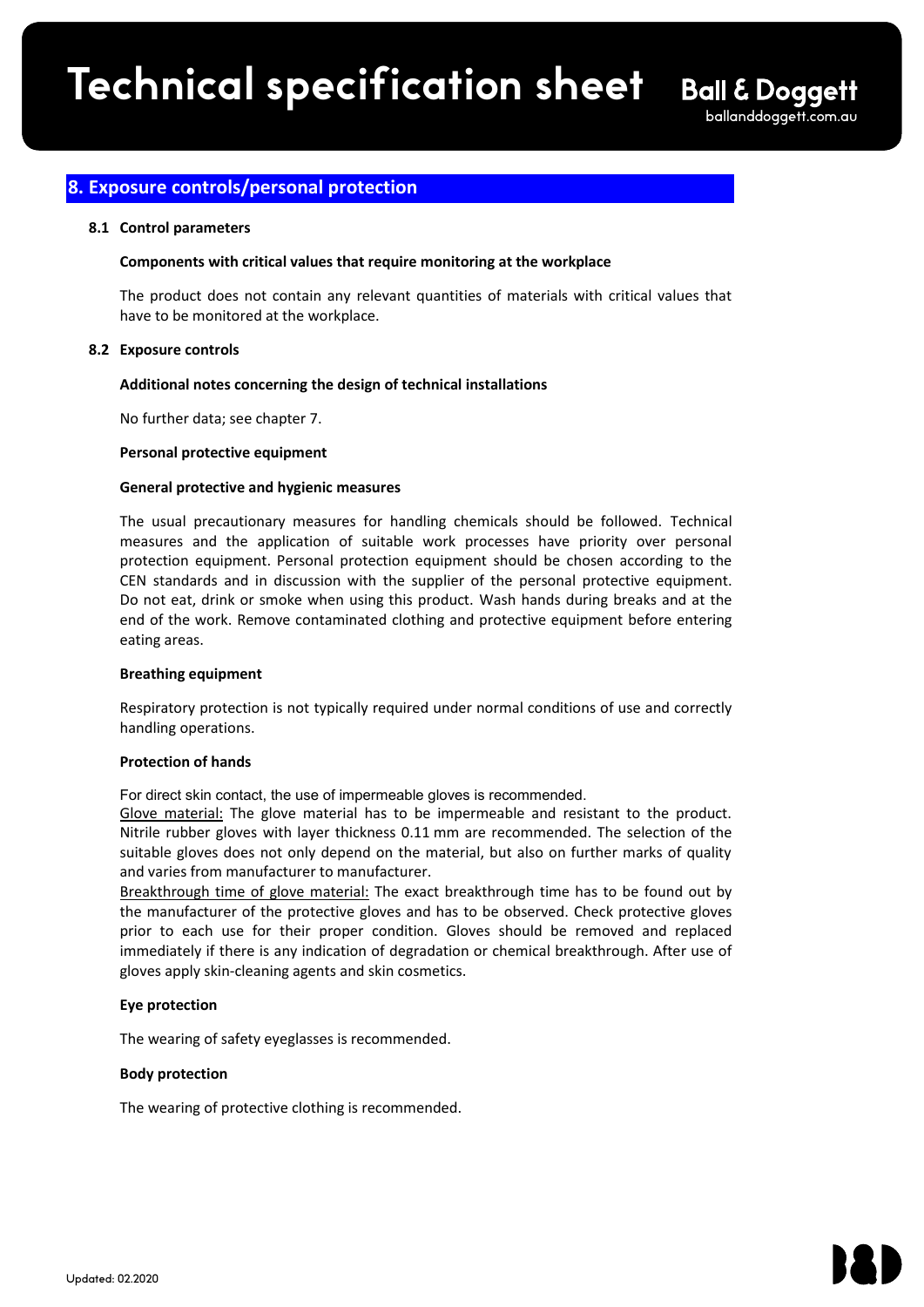$\mathcal{L}_\mathcal{L} = \mathcal{L}_\mathcal{L} - \mathcal{L}_\mathcal{L}$ 

#### **8.3 Environmental exposure controls**

Do not allow into any sewer, on the ground or into any body of water.

# **9. Physical and chemical properties**

#### **9.1 General information**

| paste-like           |  |
|----------------------|--|
| white                |  |
| weak, characteristic |  |
| not determined       |  |
|                      |  |

# **9.2 Important health, safety and environmental information.**

| pH-value:                                | not determined            |
|------------------------------------------|---------------------------|
| <b>Melting point/Melting range:</b>      | not determined            |
| <b>Boiling point/Boiling range:</b>      | not determined            |
| <b>Sublimation point:</b>                | not determined            |
| <b>Decomposition temperature:</b>        | not determined            |
| Flash point:                             | >150 °C                   |
| Flammability (solid, gas):               | not applicable            |
| Self-inflammability:                     | not determined            |
| Danger of explosion:                     | Product is not explosive. |
| Vapour pressure:                         | not determined            |
| Density (20 °C):                         | $1.00$ g/cm <sup>3</sup>  |
| Vapour density:                          | not determined            |
| <b>Water solubility:</b>                 | not miscible              |
| Partition coefficient (n-octanol/water): | not determined            |
| Dynamic viscosity (20 °C):               | 15000 mPas                |
| <b>Evaporation rate:</b>                 | not determined            |
|                                          |                           |

# **9.3 Other information**

No further relevant information available.

# **10. Stability and reactivity**

#### **10.1 Chemical stability**

This product is stable under the recommended storage and handling conditions.

#### **10.2 Reactivity**

Refer to sections 10.3 and 10.5.

# **10.3 Possibility of hazardous reactions**

No dangerous reactions known under conditions of normal use.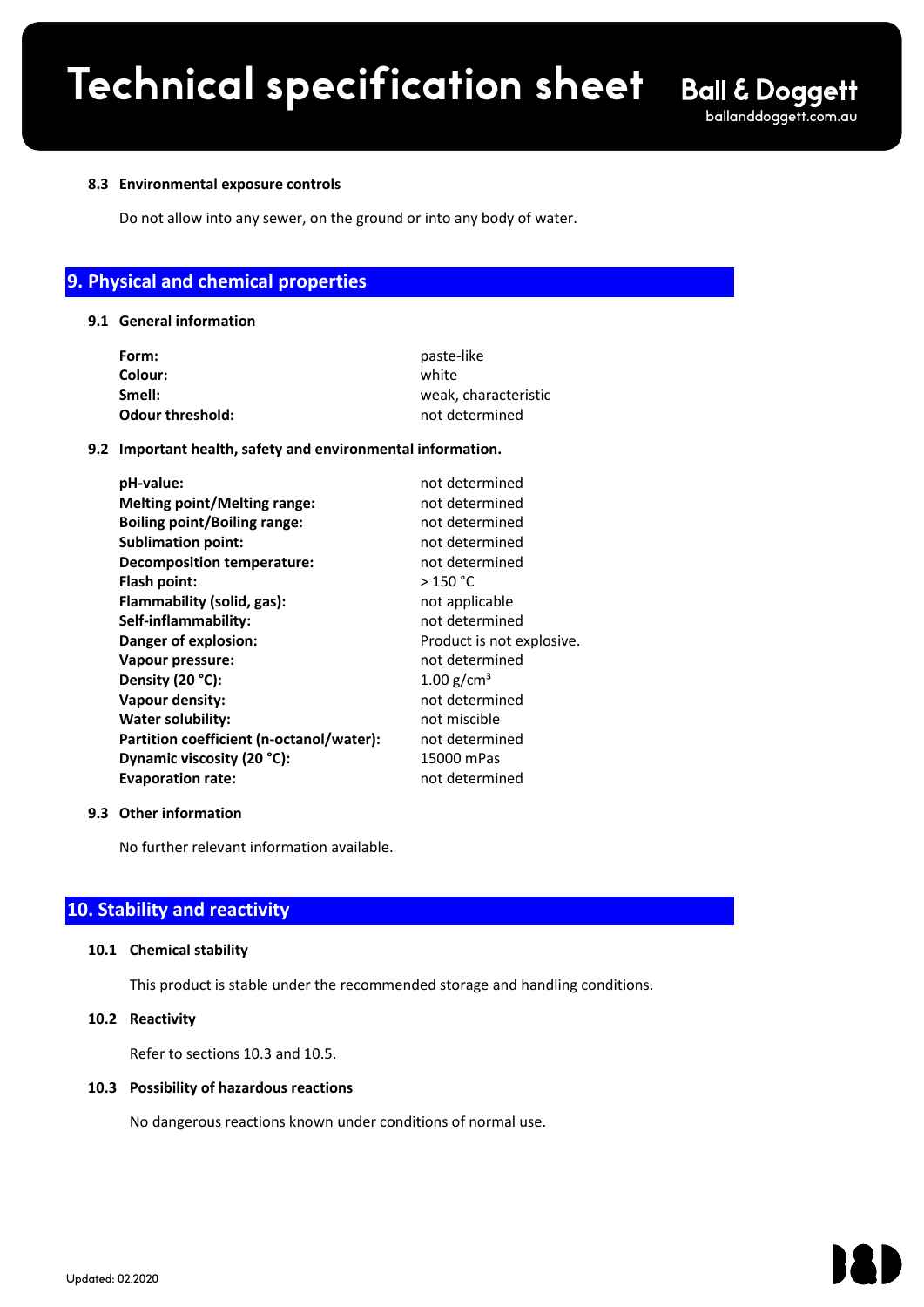$\mathcal{L}_\mathcal{L} = \mathcal{L}_\mathcal{L} - \mathcal{L}_\mathcal{L}$ 

#### **10.4 Conditions to avoid**

No further relevant information available.

**10.5 Incompatible materials** 

Avoid contact with strong oxidizing agents.

# **10.6 Hazardous decomposition products**

At high temperatures create: carbon oxides (CO, CO<sub>2</sub>), smoke und nitrogen gases (NO<sub>x</sub>).

# **11. Toxicological information**

#### **11.1 Information on toxicological effects**

# **Acute toxicity**

Oral  $LD_{50}$  > 2000 mg/kg (rate)

#### **Primary irritation**

Negative (dermal, rabbit).

#### **Sensitization**

Negative (Magnusson & Kligman test method, guinea pig).

#### **11.2 Other information**

When used and handled according to specifications, the product does not have any harmful effects to our experience and the information provided to us. If splashed in the eyes, the product may cause irritation and reversible damage.

# **12. Ecological information**

#### **12.1 Toxicity**

No further relevant information available.

# **12.2 Persistence and degradability**

No further relevant information available.

# **12.3 Bioaccumulative potential**

No further relevant information available.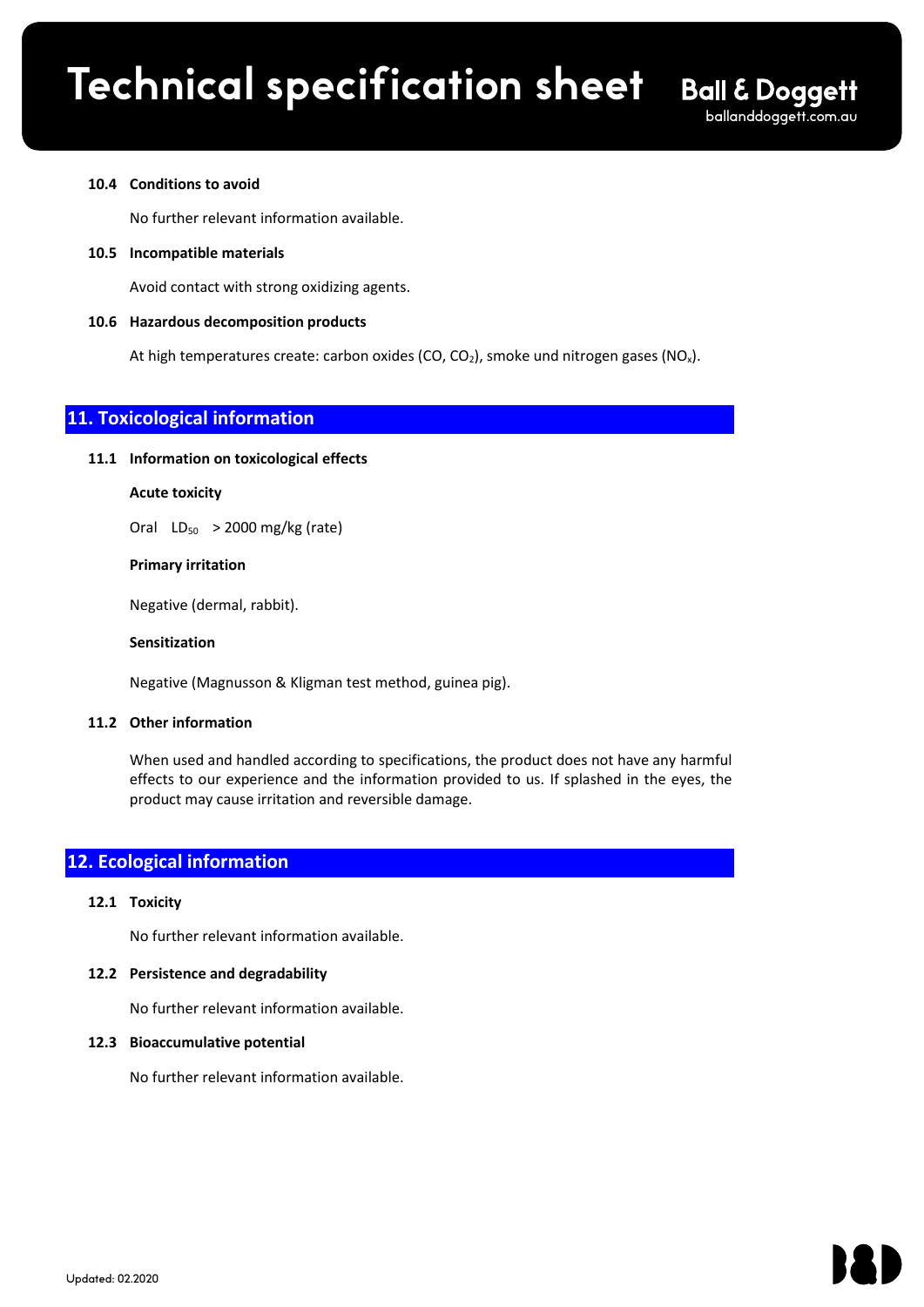# **12.4 Mobility in soil**

No further relevant information available. General notes: there are currently no ecotoxicological assessments available. Do not allow product to reach sewage system or any water course.

 $\mathcal{L}_\mathcal{L} = \mathcal{L}_\mathcal{L} - \mathcal{L}_\mathcal{L}$ 

#### **12.5 Results of PBT and vPvB assessment**

Not applicable

#### **12.6 Other adverse effects**

No further relevant information available. Water hazard class: see section 15.

# **13. Disposal considerations**

#### **13.1 Waste treatment methods**

Dispose of contents/container in accordance with local/regional/national/international regulations. It is the responsibility of the waste generator to determine the proper waste classification and disposal methods in compliance with applicable regulations. Waste shall be separated into the categories that can be handled separately by the local or national waste management facilities. According to EAKV, allocation of waste identity numbers/waste descriptions must be carried out in a specific way for every industry and process**.**

#### **Product:**

Disposal of product residue should at all times comply with the requirements of environmental protection and waste disposal legislation and any regional local authority requirements. Avoid discharge into drains, water courses or onto the ground.

#### **Packaging:**

Contaminated packaging should be emptied as far as possible and can be supplied after being thoroughly cleaned for reuse. Packaging that cannot be cleaned should be disposed of like the product. Regulations concerning reuse or disposal of used packaging materials must be observed.

# **14. Transport information**

# **14.1 UN-Number (ADR, IMDG, IATA)**

Not applicable

# **14.2 UN proper shipping name (ADR, IMDG, IATA)**

Not applicable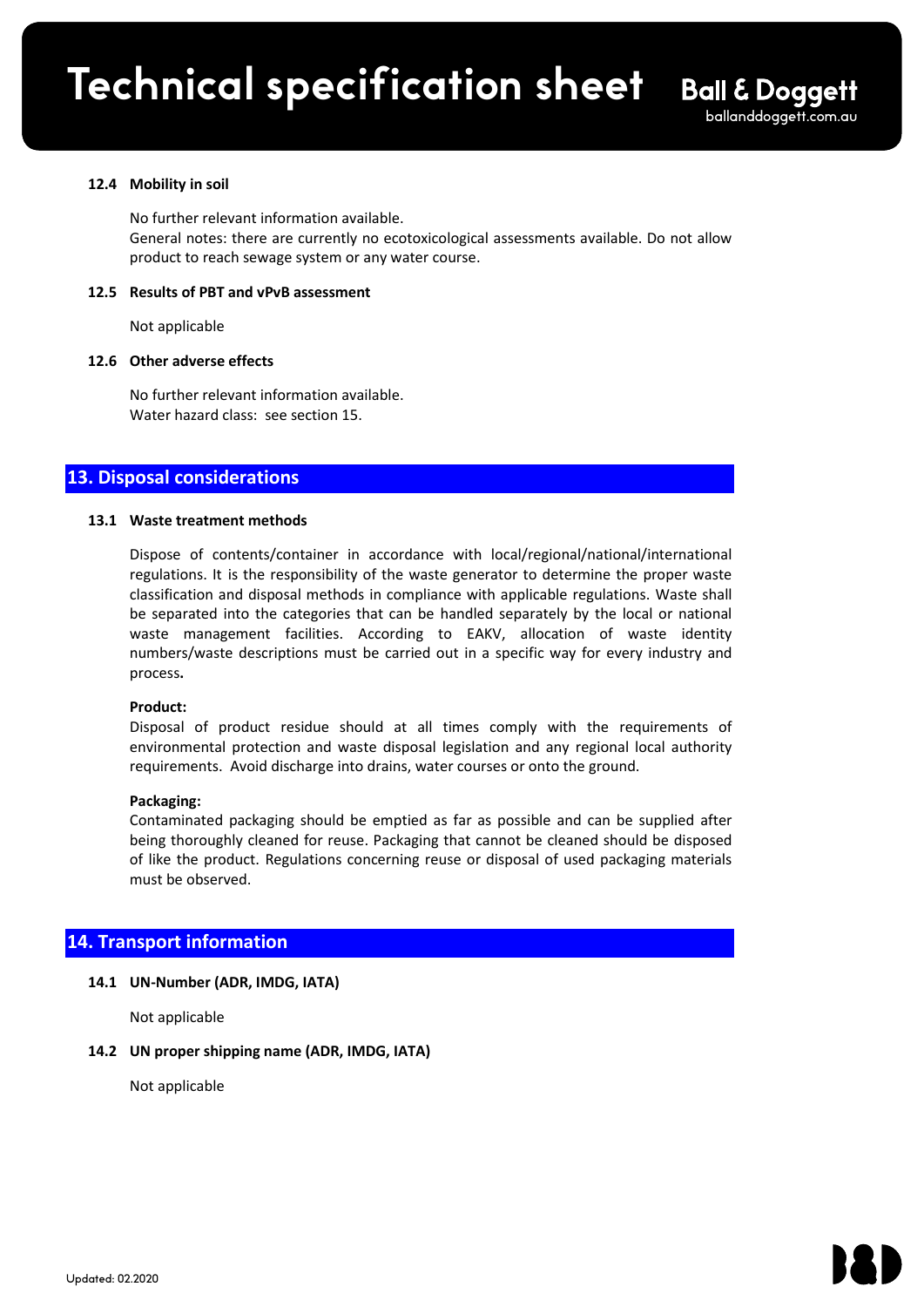$\mathcal{L}_\mathcal{L} = \mathcal{L}_\mathcal{L} - \mathcal{L}_\mathcal{L}$ 

# **14.3 Transport hazard class(es) (ADR, IMDG, IATA)**

Void. No transport warning sign required.

#### **14.4 Packing group (ADR, IMDG, IATA)**

Not applicable

#### **14.5 Environmental hazard**

No

#### **14.6 Special precautions for user**

Not classified as a dangerous good under transport regulations. See Section 7 for information on safe handling. See Section 8 for information on personal protection equipment.

#### **14.7 Transport in bulk according to Annex II of MARPOL 73/78 and the IBC code**

Not applicable

# **15. Regulatory information**

**15.1 Safety, health and environmental regulations/legislation specific for the substance or mixture** 

#### **Water hazard class**

WGK 1 (self-assessment): slightly hazardous for water.

# **Information about limitation of use**

Please consider possible restrictions of occupation after maternity protection guideline regulation or law for the protection of young workers.

# **Other regulations, restrictions and prohibition regulations**

Regulation (EU) 1272/2008 (CLP/GHS) Regulation (EU) 1907/2006/EG (REACH) Directive 2008/98/EC (waste management) Directive 94/62/EC (packaging and packaging waste)

# **15.2 Chemical safety assessment**

A chemical safety assessment has not been carried out.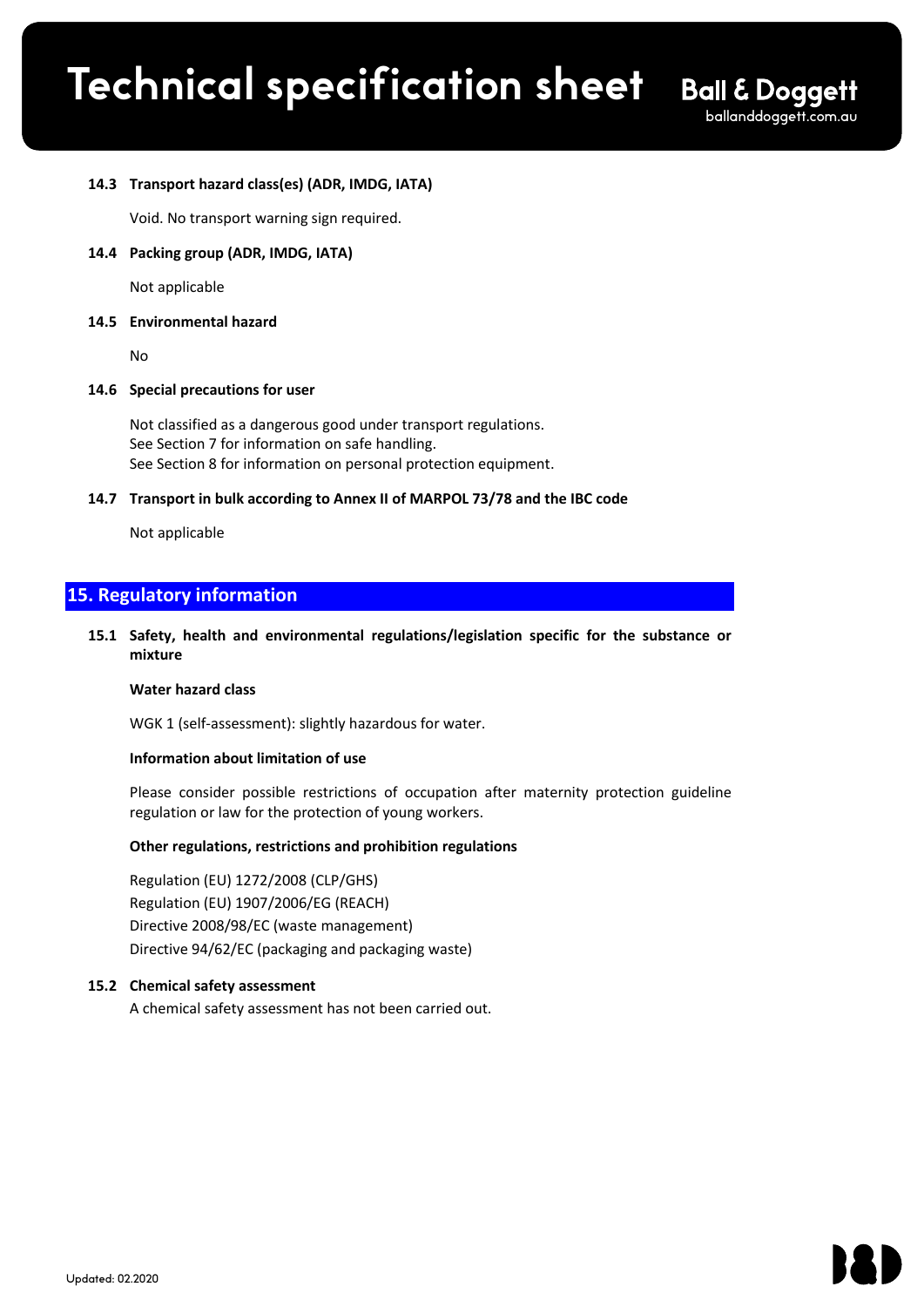$\mathcal{L}_\mathcal{L} = \mathcal{L}_\mathcal{L} - \mathcal{L}_\mathcal{L}$ 

# **16. Other information**

# **Abbreviations and acronyms**

| <b>ADR</b>    | Accord européen sur le transport des marchandises dangereuses par Route (European      |  |  |
|---------------|----------------------------------------------------------------------------------------|--|--|
|               | Agreement concerning the International Carriage of Dangerous Goods by Road)            |  |  |
| <b>BGI</b>    | Berufsgenossenschaftliche Informationen (information provided by the employer's        |  |  |
|               | liability insurance association)                                                       |  |  |
| <b>BGR</b>    | Berufsgenossenschaftliche Regeln (regulations provided by the employer's liability     |  |  |
|               | insurance association)                                                                 |  |  |
| <b>CLP</b>    | Classification, Labelling and Packaging (regulation No. 1272/2008/EC)                  |  |  |
| <b>GHS</b>    | Globally Harmonized System of Classification and Labelling of Chemicals                |  |  |
| IATA          | <b>International Air Transport Association</b>                                         |  |  |
| <b>IMDG</b>   | <b>International Maritime Dangerous Goods</b>                                          |  |  |
| $LD_{50}$     | Lethal Dose, 50 percent                                                                |  |  |
| <b>MARPOL</b> | Marine Pollutant (international convention for the prevention of marine pollution from |  |  |
|               | ships)                                                                                 |  |  |
| <b>PBT</b>    | Persistent, bioaccumulative and toxic                                                  |  |  |
| REACH         | Registration, Evaluation, Authorisation and Restriction of Chemicals                   |  |  |
|               |                                                                                        |  |  |

vPvB very Persistent and very Bioaccumulative

# **Disclaimer**

The information provided in this Material Safety Data Sheet is correct to the best of our knowledge, information and belief at the date of its publication. The information given is designed only as a guidance for safe handling, use, processing, storage, transportation, disposal and release and is not to be considered a warranty or quality specification. The information relates only to the specific material designated and may not be valid for such material used in combination with any other materials or in any process, unless specified in the text. All standard industrial protections apply, concerning protection of health, environment and safe handling.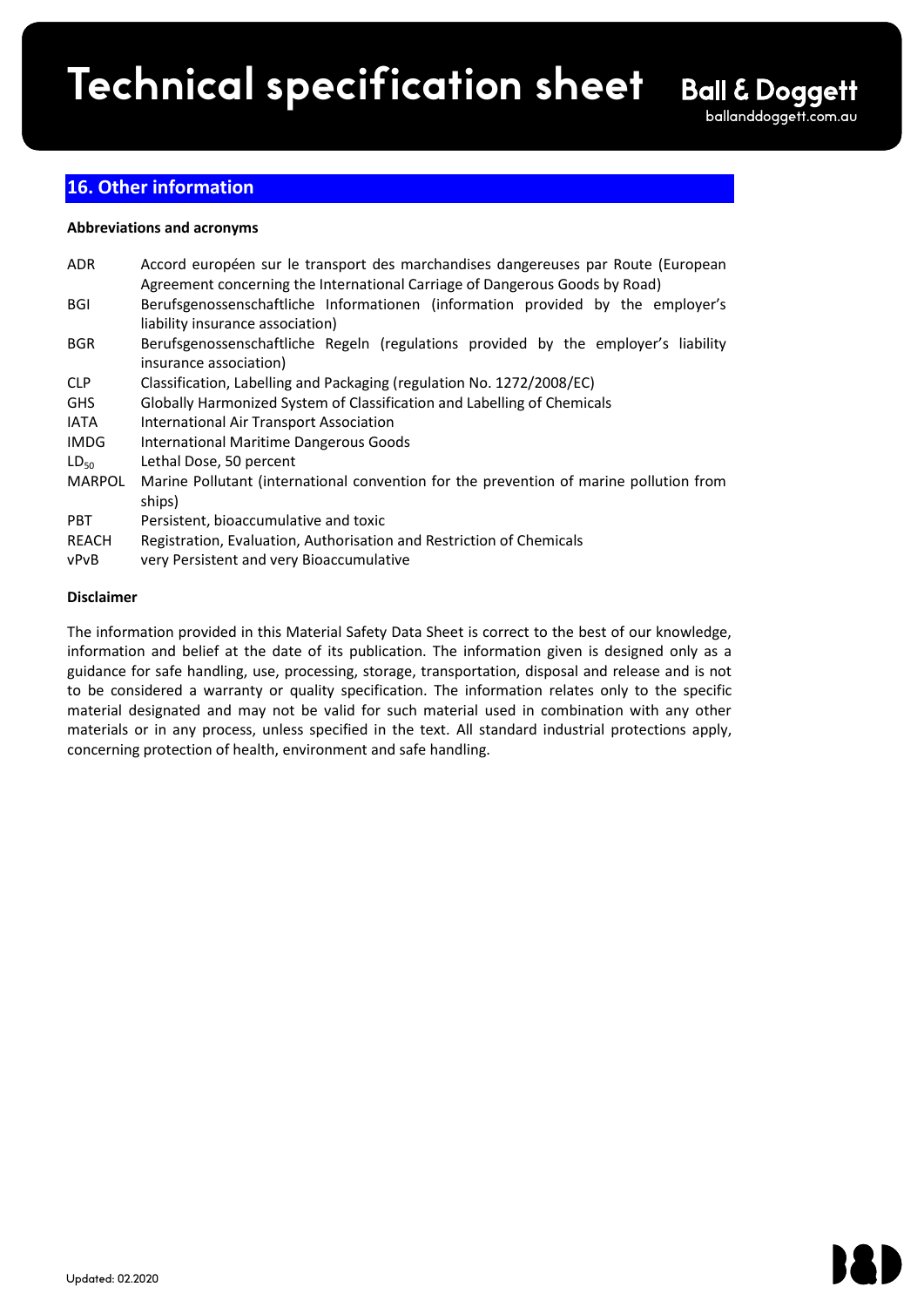# **Product spec sheet Technical specification sheet**

# **Material Safety Data Sheet**

**according to regulations (EC) No. 1907/2006 & 1272/2008**

# **Giroform Selbsttrennleim / Fanapart**

\_\_\_\_\_\_\_\_\_\_\_\_\_\_\_\_\_\_\_\_\_\_\_\_\_\_\_\_\_\_\_\_\_\_\_\_\_\_\_\_\_\_\_\_\_\_\_\_\_\_\_\_\_\_\_\_\_\_\_\_\_\_\_\_\_\_\_\_\_\_\_\_\_\_

publish date: 30.10.2013 Version 2.2 revision date: 19.09.2016

printing date: 20.09.2016

# **1.** Identification of the product and company

# **1.1 Product identifier**

Giroform Selbsttrennleim / Fanapart

#### **1.2 Relevant identified uses of the substance or mixture and uses advised against**

**Application of the substance / the preparation:** adhesive for giroform form-sets. **Uses advised against:** Uses other than those identified are not recommended.

#### **1.3 Details of the supplier of the safety data sheet**

**Manufacturer / supplier** Mitsubishi HiTec Paper Europe GmbH Niedernholz 23 33699 Bielefeld Germany Phone: +49 521 2091 0 (24 h) Fax: +49 521 2091 411 E-mail: info@mitsubishi-paper.com

# **1.4 Emergency telephone number**

Phone: +49 761 19240 (poison information centre Freiburg, Germany) Phone: +43 1 406 43 43 (poison information centre Austria)

# **Hazards identification**

# **2.1 Classification of the substance or mixture**

**Classification according to regulation (EC) No. 1272/2008**

Not classified as dangerous.

**Classification according to directive 67/548/EEC or directive 1999/45/EC**

Not classified as dangerous.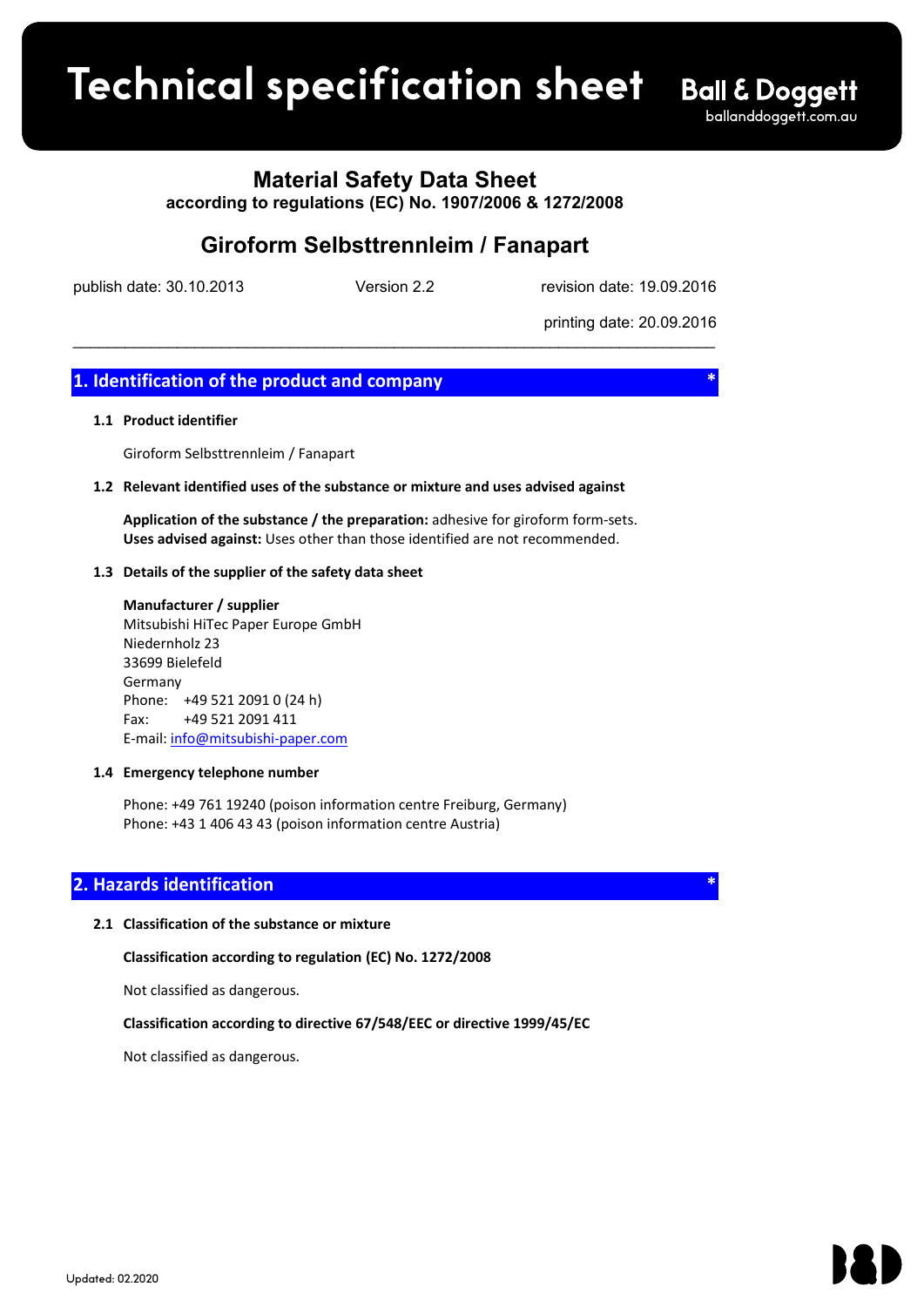$\mathcal{L}_\mathcal{L} = \mathcal{L}_\mathcal{L} - \mathcal{L}_\mathcal{L}$ 

# **2.2 Label elements**

This product does not require labeling.

# **2.3 Other Hazards**

No information available.

# **Results of PBT and vPvB assessment**

**PBT:** not applicable

**vPvB:** not applicable

# **3. Composition/information on ingredients \***

# **3.1 Substances**

Not applicable

# **3.2 Mixtures**

# **Chemical description**

Water based dispersion adhesive.

# **3.3 Hazardous components**

This product does not contain any substances classified as dangerous, whose concentration exceeds the concentration limits described in article 3.2.2 (annex II, regulation no. 1907/2006/EC).

# **4. First aid measures \***

# **4.1 Description of first aid measures**

# **General advice**

No special measures required.

# **After inhalation**

Unlikely route to exposure as the product does not contain volatile substances.

# **After skin contact**

Take off contaminated clothing. Wash skin with soap and plenty of water. Apply skin lotion or lanolin cream after washing. In the case of skin irritation or allergic reactions see a physician.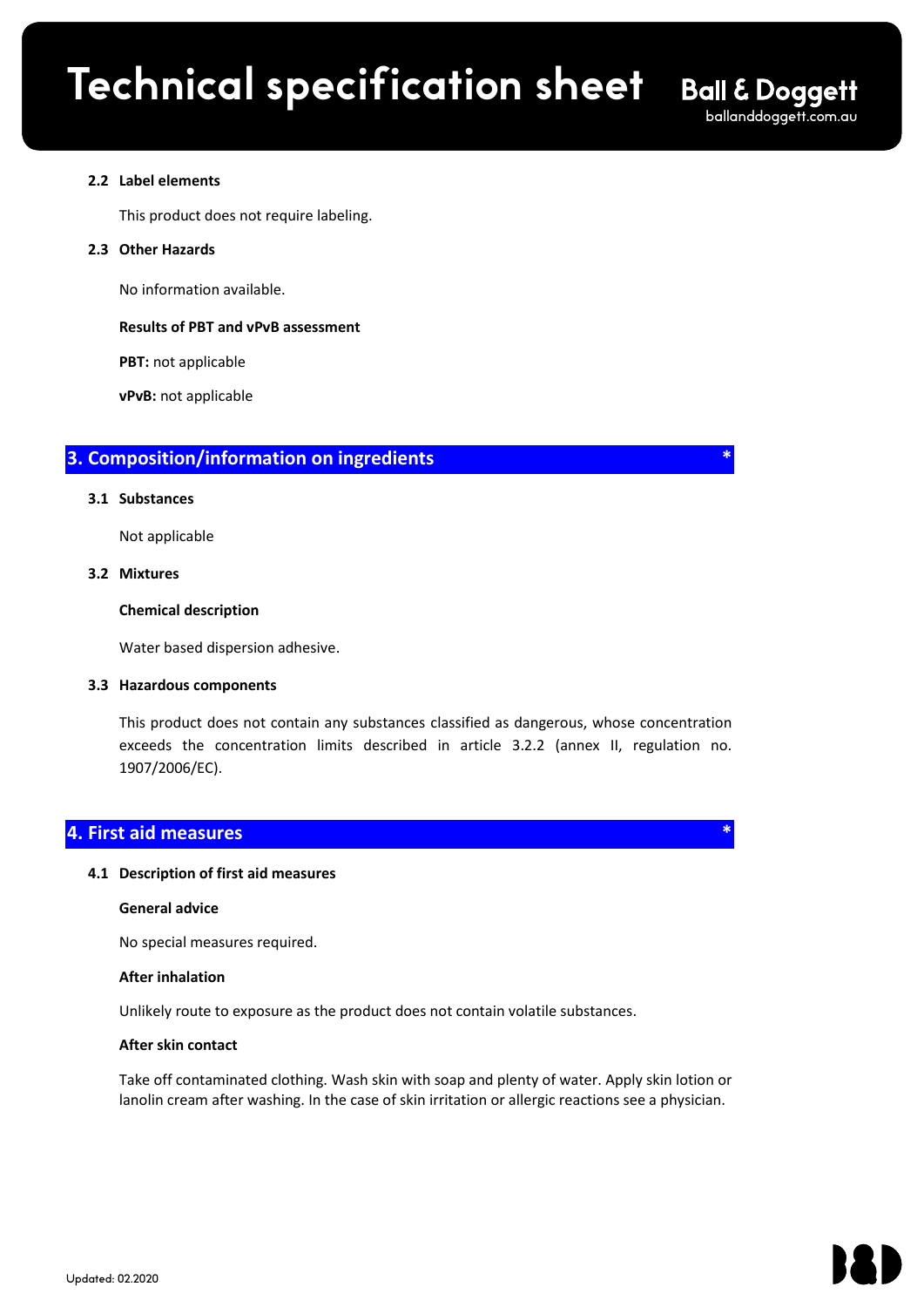# **After eye contact**

Remove contact lenses, if present. Hold eyes open and rinse slowly and gently with water for at least 15 minutes. Subsequently consult an ophthalmologist.

 $\mathcal{L}_\mathcal{L} = \mathcal{L}_\mathcal{L} - \mathcal{L}_\mathcal{L}$ 

#### **After swallowing**

Keep the affected person calm. Rinse out mouth with water and give plenty of water to drink. Never give anything by mouth to an unconscious person. During spontaneous vomiting hold the head of the casualty low with the body in a prone position in order to avoid aspiration. In the event of persistent symptoms seek medical treatment.

# **4.2 Most important symptoms and effects, both acute and delayed**

The severity of the symptoms described will vary dependent on the concentration and the length of exposure.

Eye irritation signs and symptoms may include a burning sensation and a temporary redness of the eye. Skin irritation signs and symptoms may include a burning sensation, redness, itchiness, and/or skin rash. Ingestion of large quantities may cause serious discomfort.

#### **4.3 Indication of any immediate medical attention and special treatment needed**

Treat symptomatcally.

# **5. Firefighting measures \***

#### **5.1 Extinguishing media**

# **Suitable extinguishing agents**

This product is not flammable. Use fire-extinguishing media suitable for the surrounding fire (e.g. foam, carbon dioxide  $(CO<sub>2</sub>)$ , extinguishing powder).

#### **For safety reasons unsuitable extinguishing agents**

Use fire extinguishing methods suitable to surrounding conditions.

# **5.2 Special hazards arising from the substance or mixture**

In case of fire, formation of carbon oxides (CO, CO<sub>2</sub>), nitrogen oxides (NO<sub>x</sub>) and other toxic and corrosive gases/vapors is possible.

# **5.3 Advice for firefighters**

# **Special protective equipment for firefighters**

Fire-fighters should wear appropriate protective equipment and self**-**contained breathing apparatus.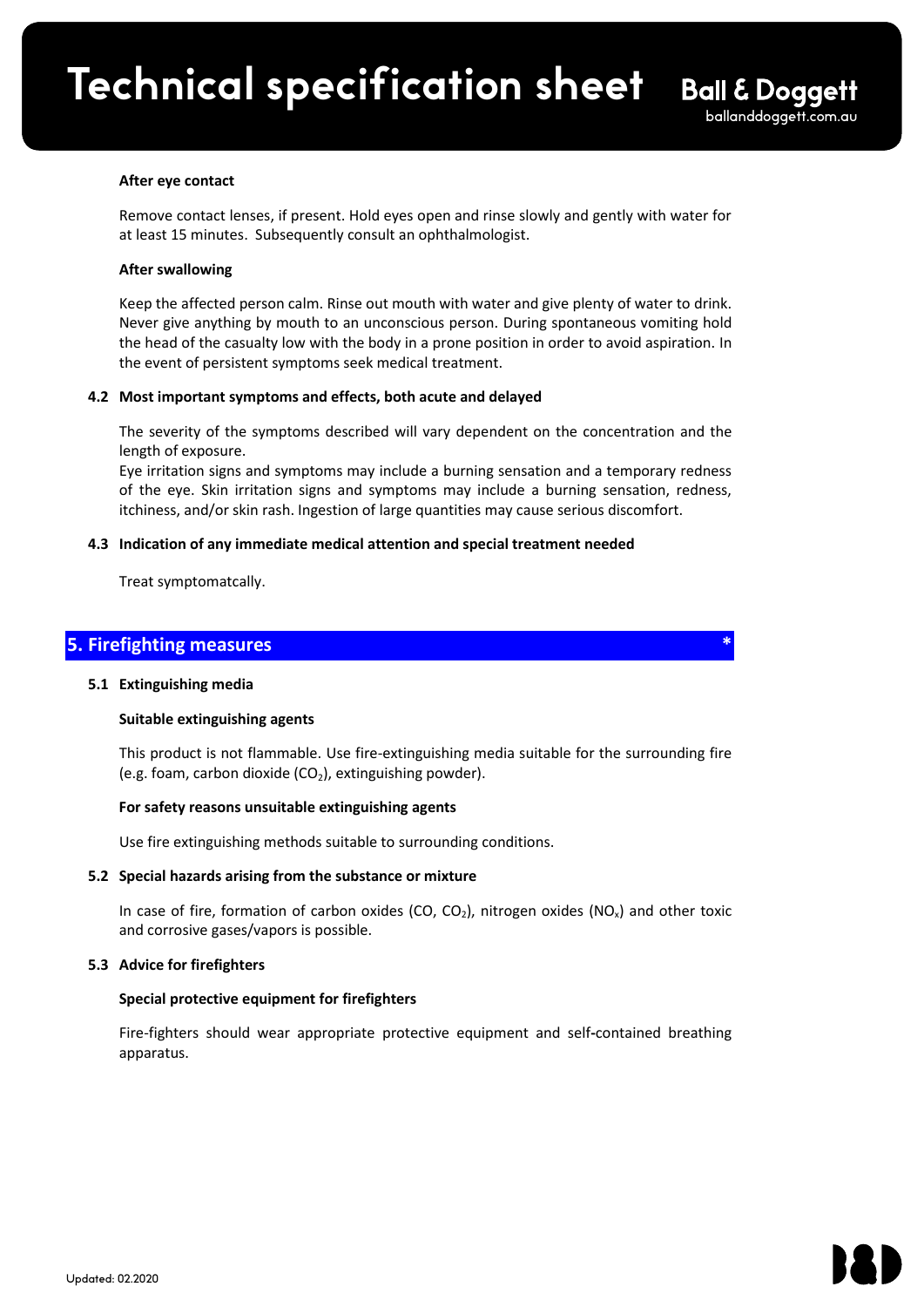$\mathcal{L}_\mathcal{L} = \mathcal{L}_\mathcal{L} - \mathcal{L}_\mathcal{L}$ 

#### **Additional information**

Use extinguishing measures that are appropriate to local circumstances and the surrounding environment. Follow the general fire precautions indicated in the workplace. Fight fire with normal precautions from a reasonable distance and take into account other materials. Keep adjacent containers cool by spraying with water. Collect contaminated firefighting water separately. It must not enter drains. Dispose of fire debris and contaminated firefighting water in accordance with official regulations.

# **6. Accidental release measures \***

# **6.1 Personal precautions, protective equipment and emergency procedures**

Keep unnecessary and unprotected personnel away. Wear appropriate protective equipment and clothing during clean-up. Do not touch damaged containers or spilled material unless wearing appropriate protective clothing. Avoid contact with eyes, skin and clothing. Spills may be slippery.

# **6.2 Environmental precautions**

Stop leak if safe to do so. Avoid release to the environment. Avoid discharge into drains, water courses or onto the ground.

# **6.3 Methods and material for containment and cleaning up.**

Approach suspected leak areas with caution. If possible, stop flow of product. Take measures to prevent spreading of product. Dike the spilled material, where this is possible. Use a noncombustible material like vermiculite, sand or earth to soak up the product. Place the absorbed materials into appropriate container for later disposal. Disposal must be made according to official regulations. Flush away traces with water. Beware risk of slipping.

# **6.4 Reference to other sections**

See Section 5 for firefighting information. See Section 7 for information on safe handling. See Section 8 for information on personal protection equipment. See Section 10 for information on incompatible materials. See Section 13 for information on disposal.

# **7. Handling and storage**

# **7.1 Protection for safe handling**

Wear appropriate personal protective equipment as specified in section 8. Handle and open container with care. Handle all packages and containers carefully to minimize spills. Avoid splashing and spilling. Keep container closed when not in use. Avoid contact with eyes. Avoid prolonged contact with skin and clothing. Take off contaminated clothing and wash it before re-use.

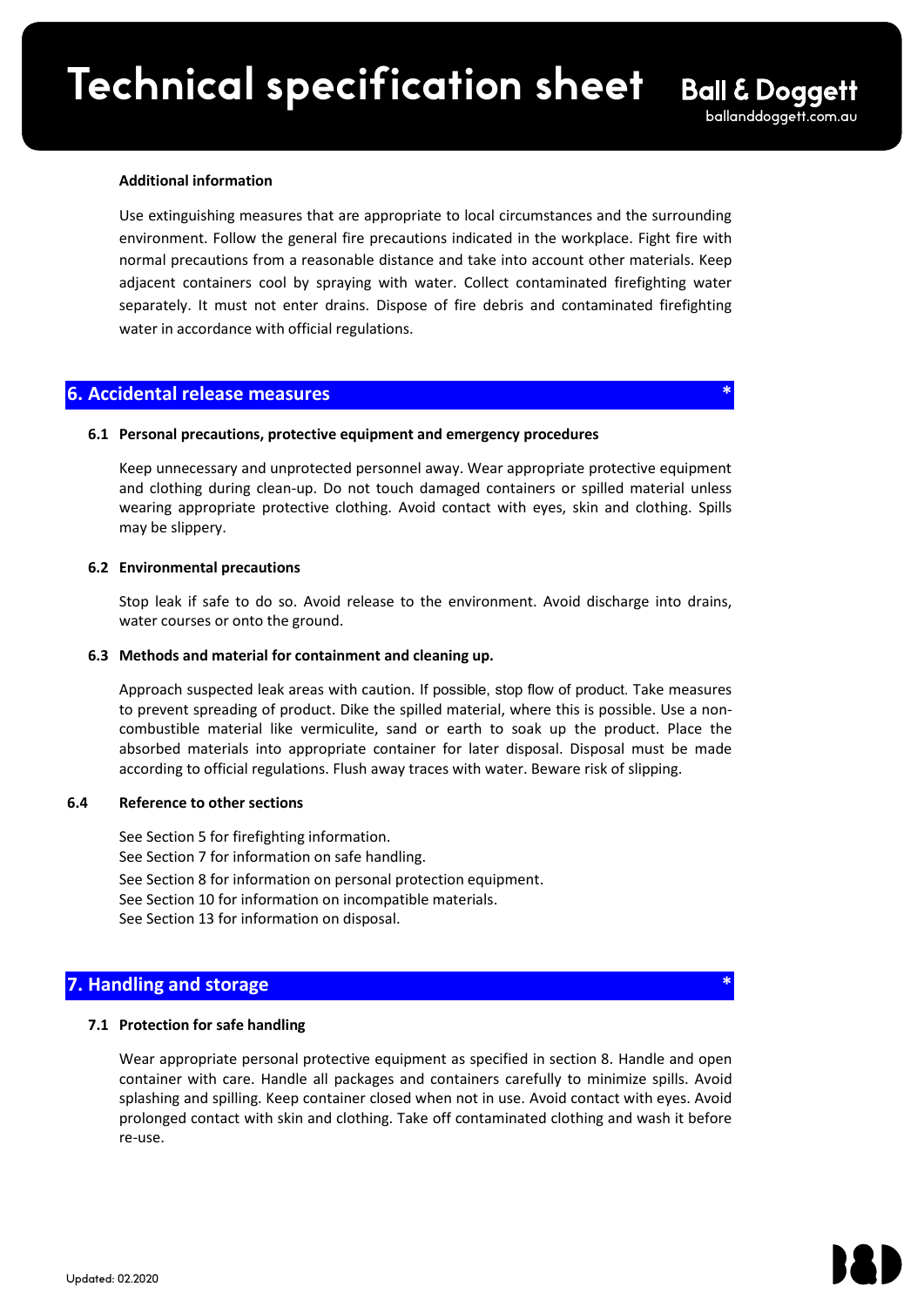Normal precautions taken when handling chemicals should be observed. Do not eat, drink or smoke when using this product. Wash hands before breaks and at the end of work. Preventive skin protection recommended. Remove contaminated clothing and protective equipment before entering eating areas.

 $\mathcal{L}_\mathcal{L} = \{ \mathcal{L}_\mathcal{L} = \{ \mathcal{L}_\mathcal{L} = \{ \mathcal{L}_\mathcal{L} = \{ \mathcal{L}_\mathcal{L} = \{ \mathcal{L}_\mathcal{L} = \{ \mathcal{L}_\mathcal{L} = \{ \mathcal{L}_\mathcal{L} = \{ \mathcal{L}_\mathcal{L} = \{ \mathcal{L}_\mathcal{L} = \{ \mathcal{L}_\mathcal{L} = \{ \mathcal{L}_\mathcal{L} = \{ \mathcal{L}_\mathcal{L} = \{ \mathcal{L}_\mathcal{L} = \{ \mathcal{L}_\mathcal{$ 

# **7.2 Conditions for safe storage, including any incompatibilities**

Store in original container tightly closed in a cool, dry and well-ventilated place protected from frost and high temperatures. Recommended storage temperature:  $5 - 30$  °C. Keep away from food and drugs. Keep container in the upright position to prevent leakage.

# **7.3 Specific end use(s)**

The identified uses for this product are detailed in Section 1.2.

# **8. Exposure controls/personal protection \***

# **8.1 Control parameters**

# **Components with critical values that require monitoring at the workplace**

The product does not contain any relevant quantities of materials with critical values that have to be monitored at the workplace.

# **8.2 Exposure controls**

# **Engineering controls**

Ensure good ventilation at the workplace. Provide washing facilities in the workplace**.** Have emergency eyewash station / safety shower available in work area and conspicuously mark them.

# **Personal protective equipment**

# **General protective and hygienic measures**

The usual precautionary measures for handling chemicals should be followed. Technical measures and the application of suitable work processes have priority over personal protection equipment. Personal protection equipment should be chosen according to the CEN standards and in discussion with the supplier of the personal protective equipment. Wash hands during breaks and at the end of the work. Remove contaminated clothing and protective equipment before entering eating areas.

# **Breathing equipment**

Respiratory protection is not typically required under normal conditions of use and correctly handling operations.

# **Protection of hands**

For direct skin contact, the use of impermeable gloves is recommended.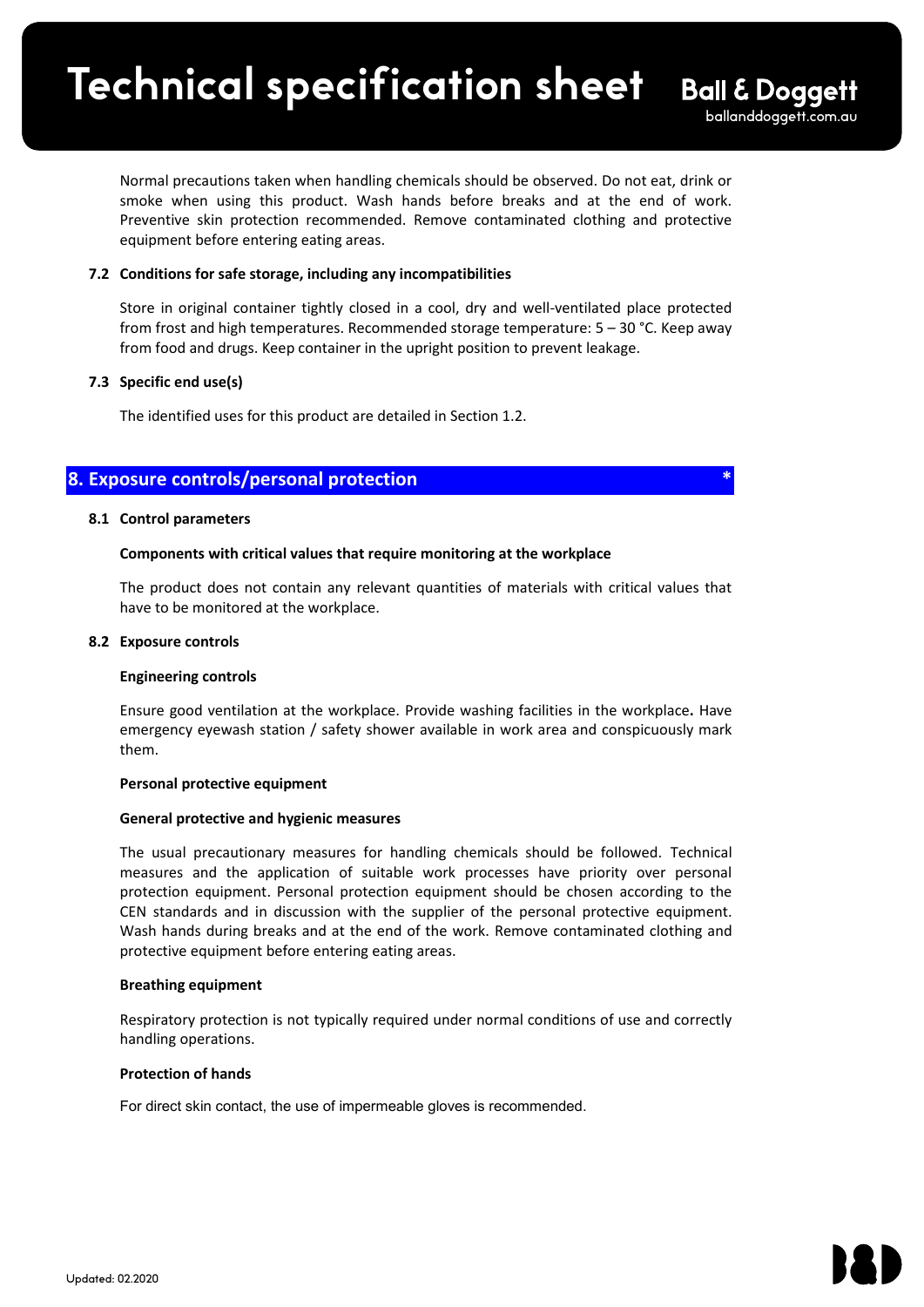Glove material: The glove material has to be impermeable and resistant to the product. Nitrile rubber gloves with layer thickness 0.11 mm are recommended. The selection of the suitable gloves does not only depend on the material, but also on further marks of quality and varies from manufacturer to manufacturer.

 $\mathcal{L}_\mathcal{L} = \mathcal{L}_\mathcal{L} - \mathcal{L}_\mathcal{L}$ 

Breakthrough time of glove material: The exact breakthrough time has to be found out by the manufacturer of the protective gloves and has to be observed. Check protective gloves prior to each use for their proper condition. Gloves should be removed and replaced immediately if there is any indication of degradation or chemical breakthrough. After use of gloves apply skin-cleaning agents and skin cosmetics.

# **Eye protection**

The wearing of safety eyeglasses with side protection is recommended.

# **Body protection**

No special body protection is required for use of this product.

# **8.3 Environmental exposure controls**

Do not allow into any sewer, on the ground or into any body of water.

# **9. Physical and chemical properties \***

# **9.1 General information**

| Form:                   | liauid         |
|-------------------------|----------------|
| Colour:                 | white          |
| Smell:                  | characteristic |
| <b>Odour threshold:</b> | not determined |

# **9.2 Important health, safety and environmental information.**

| pH-value:<br><b>Melting point/Melting range:</b> | $4 - 5$<br>not determined       |
|--------------------------------------------------|---------------------------------|
| <b>Boiling point/Boiling range:</b>              | $~\scriptstyle\sim 100$ °C      |
| <b>Sublimation point:</b>                        | not applicable                  |
| <b>Decomposition temperature:</b>                | not determined                  |
| Flash point:                                     | not applicable                  |
| Flammability (solid, gas):                       | Product is not flammable        |
| Self-inflammability:                             | Product is not self-igniting    |
| Danger of explosion:                             | Product is not explosive.       |
| <b>Oxidizing properties:</b>                     | not applicable                  |
| Vapour pressure (20 °C):                         | not determined                  |
| Density (20 °C):                                 | $1.00 - 1.06$ g/cm <sup>3</sup> |
| Vapour density:                                  | not determined                  |
| <b>Water solubility:</b>                         | miscible                        |
| Partition coefficient (n-octanol/water):         | not determined                  |
| Dynamic viscosity (20 °C):                       | approx. 20 mPas                 |
| <b>Evaporation rate:</b>                         | not determined                  |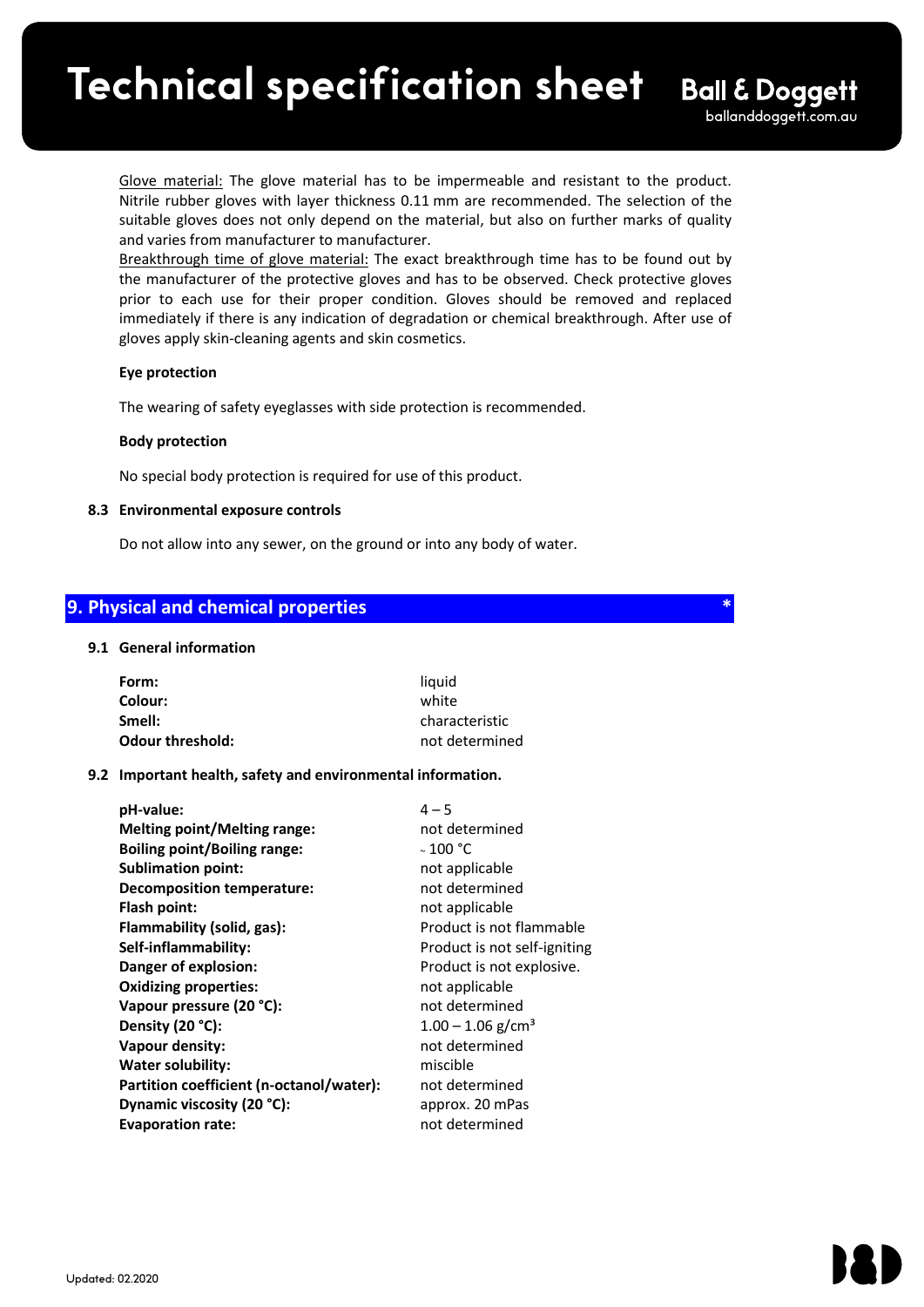$\mathcal{L}_\mathcal{L} = \mathcal{L}_\mathcal{L} - \mathcal{L}_\mathcal{L}$ 

# **9.3 Other information**

No further relevant information available.

# **10. Stability and reactivity**

# **10.1 Chemical stability**

This product is stable under the recommended storage conditions.

#### **10.2 Reactivity**

Refer to sections 10.3 and 10.5.

#### **10.3 Possibility of hazardous reactions**

No dangerous reactions known.

#### **10.4 Conditions to avoid**

Avoid freezing and high temperatures.

#### **10.5 Incompatible materials**

Avoid contact with strong oxidizing agents and water-reactive chemicals.

#### **10.6 Hazardous decomposition products**

The thermal decomposition is highly dependent on external conditions. It forms a complex mixture of solids, liquids and gases in the air, including carbon oxides (CO, CO<sub>2</sub>) und nitrogen oxides  $(NO_x)$ , if the material is burned degraded thermally or by oxidation.

# **11. Toxicological information \***

# **11.1 Information on toxicological effects**

#### **Acute toxicity**

Components that may contribute to the acute toxicity: void

#### **Likely routes of exposure**

Skin and eye contact are the primary routes of exposure, although exposure may occur following accidental ingestion.

#### **Skin corrosion/irritation**

May cause slight or mild, temporary skin irritation.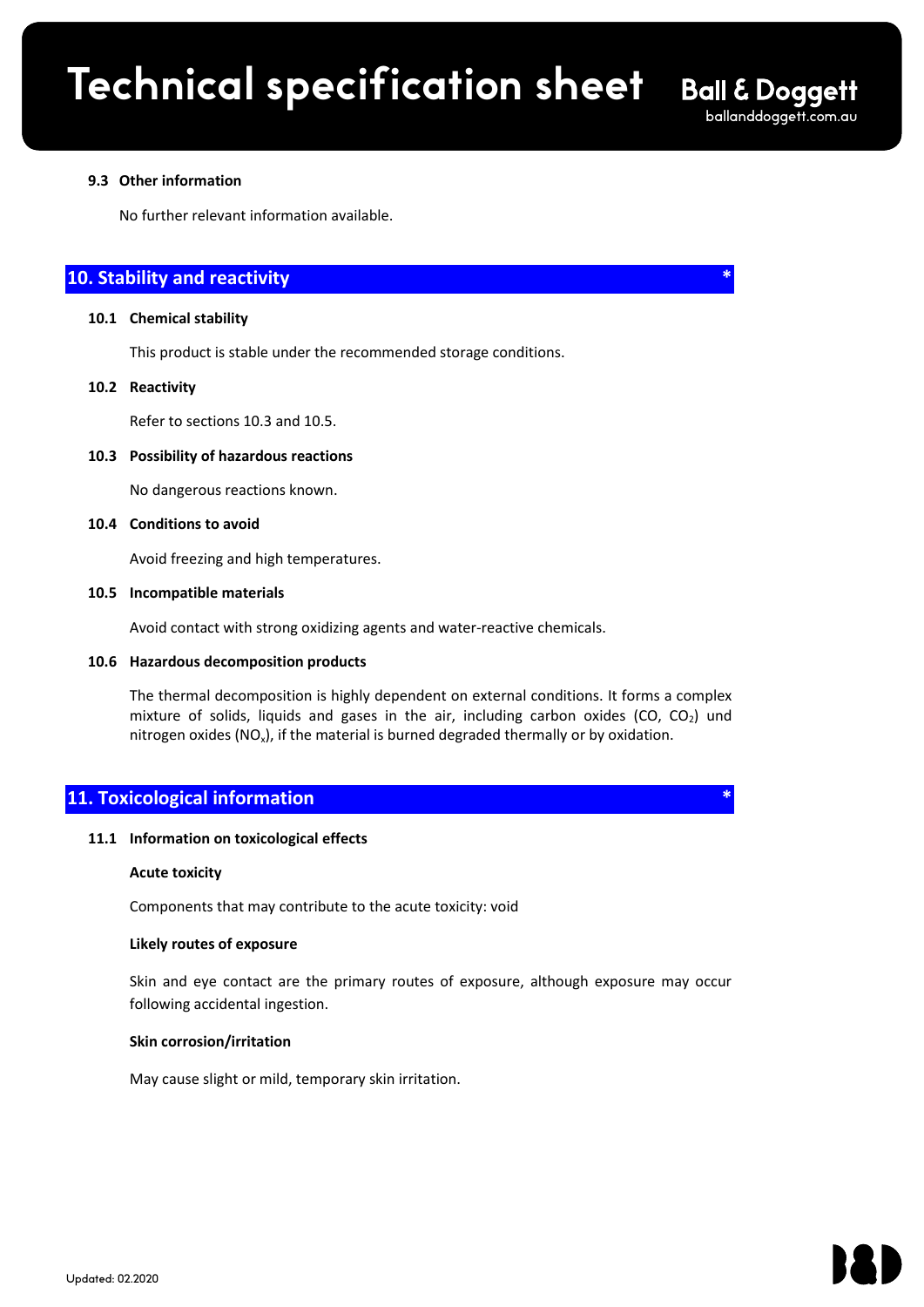$\mathcal{L}_\mathcal{L} = \mathcal{L}_\mathcal{L} - \mathcal{L}_\mathcal{L}$ 

# **Serious eye damage/eye irritation**

May cause slight or mild, temporary eye irritation.

# **Respiratory/skin sensitization**

No sensitizing effects known.

# **Germ cell mutagenicity**

The product is not classified as a mutagen.

# **Carcinogenicity**

The product is not classified as a carcinogen.

# **Reproductive toxicity**

The product is not classified as a reproductive toxicant.

# **STOT – single exposure**

Based on available data, the classification criteria are not met.

# **STOT – repeated exposure**

Based on available data, the classification criteria are not met.

# **Aspiration hazard**

Based on available data, the classification criteria are not met.

# **11.2 Other information**

No further relevant information available.

# **12. Ecological information**

# **12.1 Toxicity**

Components that may contribute to the acute or chronic aquatic toxicity: void

# **12.2 Persistence and degradability**

The product is biodegradable.

# **12.3 Bioaccumulative potential**

The product is not bioaccumulating.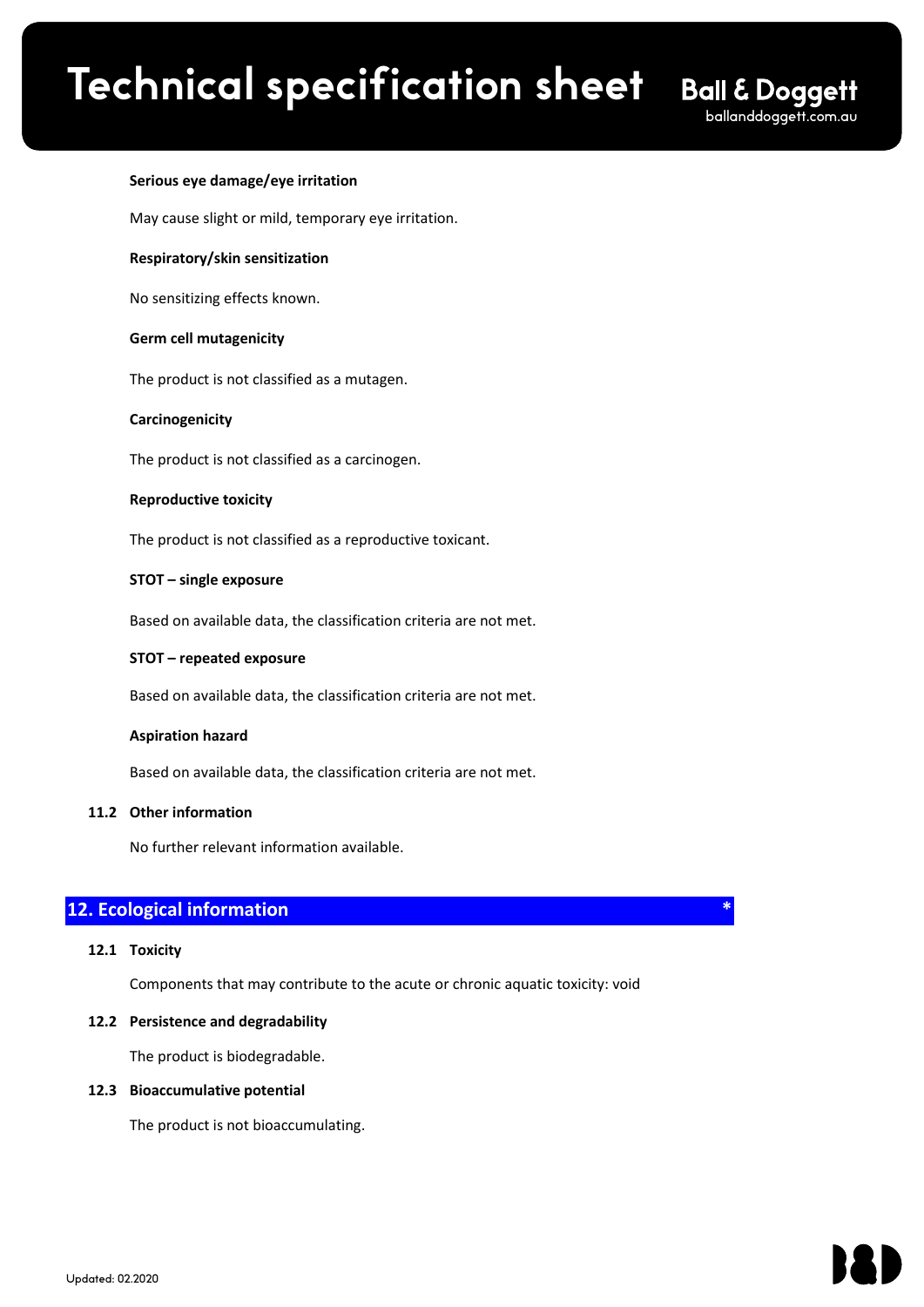#### **12.4 Mobility in soil**

The product contains substances which are water-soluble and may spread in water systems.

 $\mathcal{L}_\mathcal{L} = \mathcal{L}_\mathcal{L} - \mathcal{L}_\mathcal{L}$ 

#### **12.5 Results of PBT and vPvB assessment**

This product does not contain any substances classified as PBT or vPvB.

#### **12.6 Other adverse effects**

No further relevant information available. Water hazard class: see section 15.

# **13. Disposal considerations \***

#### **13.1 Waste treatment methods**

Dispose of contents/container in accordance with local/regional/national/international regulations. It is the responsibility of the waste generator to determine the proper waste classification and disposal methods in compliance with applicable regulations. Waste shall be separated into the categories that can be handled separately by the local or national waste management facilities. According to EAKV, allocation of waste identity numbers/waste descriptions must be carried out in a specific way for every industry and process**.**

#### **Product:**

Disposal of product residue should at all times comply with the requirements of environmental protection and waste disposal legislation and any regional local authority requirements. Avoid discharge into drains, water courses or onto the ground.

#### **Packaging:**

Contaminated packaging should be emptied as far as possible and can be supplied after being thoroughly cleaned for reuse. Regulations concerning reuse or disposal of used packaging materials must be observed.

Recommended cleansing agent: Water, if necessary together with cleansing agents.

# **14. Transport information**

# **14.1 UN-Number (ADR, IMDG, IATA)**

Not applicable

# **14.2 UN proper shipping name (ADR, IMDG, IATA)**

Not applicable

#### **14.3 Transport hazard class(es) (ADR, IMDG, IATA)**

No transport warning sign required.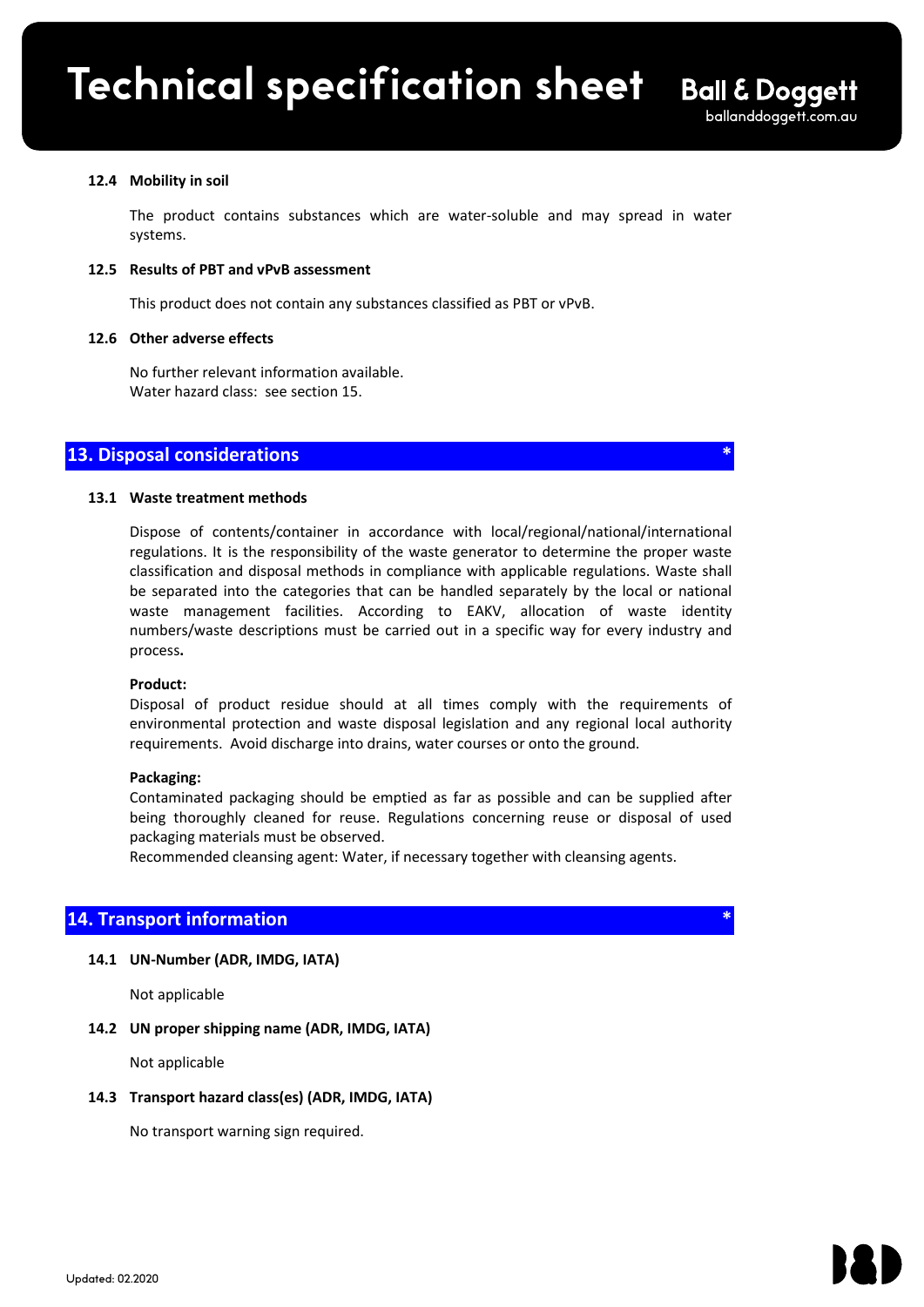$\mathcal{L}_\mathcal{L} = \mathcal{L}_\mathcal{L} - \mathcal{L}_\mathcal{L}$ 

# **14.4 Packing group (ADR, IMDG, IATA)**

Not applicable

**14.5 Environmental hazard** 

No

# **14.6 Special precautions for user**

Not classified as a dangerous good under transport regulations. See Section 7 for information on safe handling. See Section 8 for information on personal protection equipment.

# **14.7 Transport in bulk according to Annex II of MARPOL 73/78 and the IBC code**

Not applicable

# **15. Regulatory information**

# **15.1 Safety, health and environmental regulations/legislation specific for the substance or mixture**

#### **Water hazard class**

WGK 1: slightly hazardous for water.

#### **Information about limitation of use**

The employment limitations under the regulations to the protection from hazardous materials of pregnant women and young mothers guideline and the protection of young persons act (94/33/EC) are to be observed!

# **Other regulations, restrictions and prohibition regulations**

Regulation (EU) 1272/2008 (CLP/GHS) Regulation (EU) 1907/2006/EG (REACH) Directive 2008/98/EC (waste management) Directive 94/62/EC (packaging and packaging waste) BGI 623 Decanting liquids A 008 Personal protective equipment BGR 189 Rules for the use of protective clothing BGR 190 Rules for the use of respiratory protective equipment BGR 192 Rules for the use of eye and face protection BGR 195 Rules for the use of protective gloves BGR 197 Use of skin protection

#### **15.2 Chemical safety assessment**

A chemical safety assessment has not been carried out.